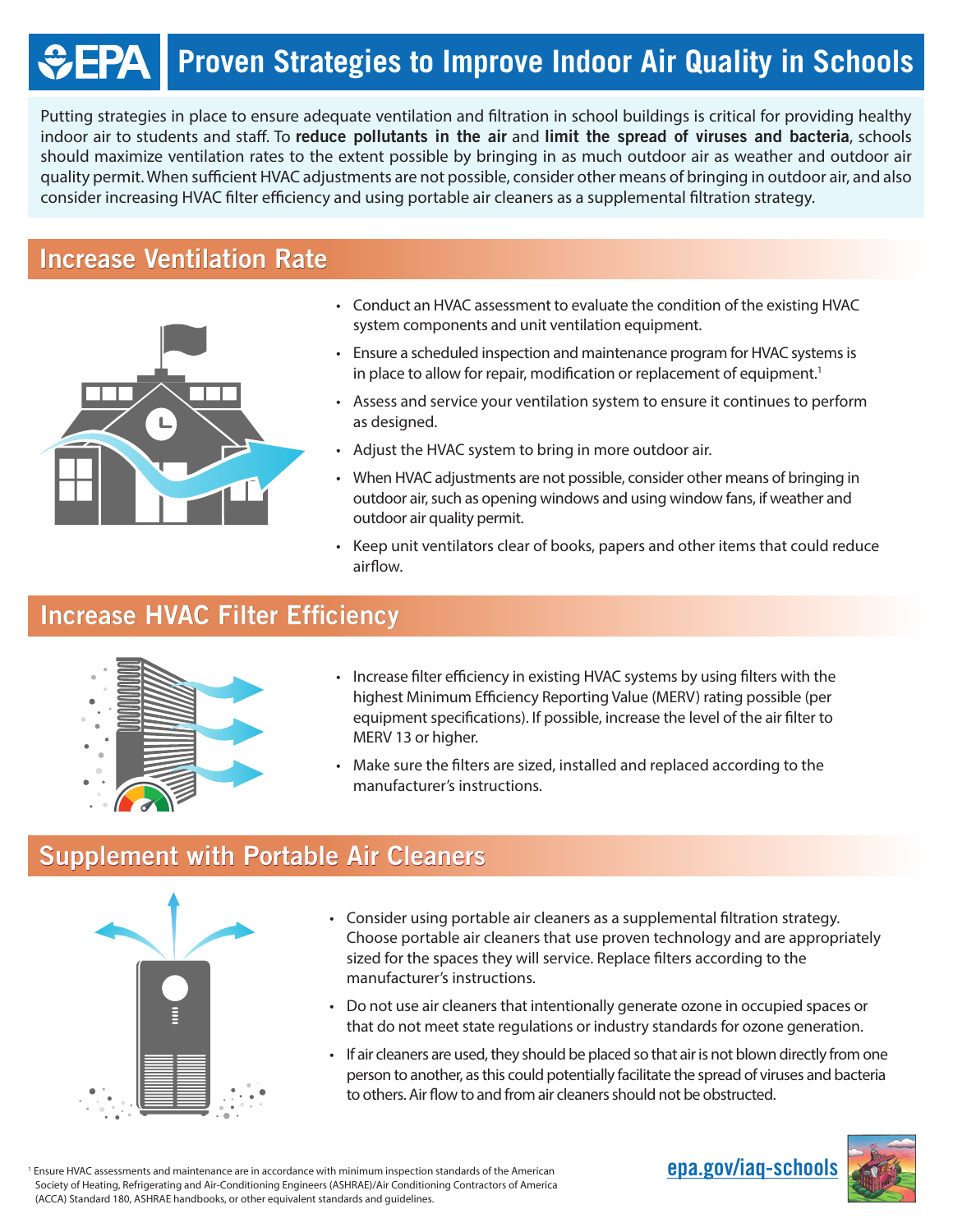

Putting strategies in place to ensure adequate ventilation and filtration in school buildings is critical for providing healthy indoor air to students and staff. To reduce pollutants in the air and limit the spread of viruses and bacteria, schools should maximize ventilation rates to the extent possible by bringing in as much outdoor air as weather and outdoor air quality permit. When sufficient HVAC adjustments are not possible, consider other means of bringing in outdoor air, and also consider increasing HVAC filter efficiency and using portable air cleaners as a supplemental filtration strategy.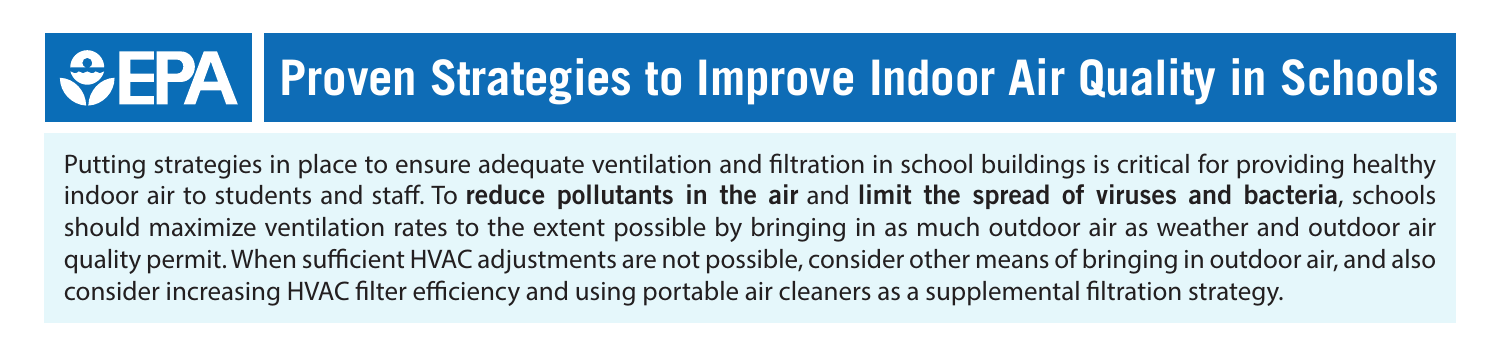#### Increase Ventilation Rate



- Conduct an HVAC assessment to evaluate the condition of the existing HVAC system components and unit ventilation equipment.
- Ensure a scheduled inspection and maintenance program for HVAC systems is in place to allow for repair, modification or replacement of equipment.<sup>1</sup>
- Assess and service your ventilation system to ensure it continues to perform as designed.
- Adjust the HVAC system to bring in more outdoor air.
- When HVAC adjustments are not possible, consider other means of bringing in outdoor air, such as opening windows and using window fans, if weather and outdoor air quality permit.
- Keep unit ventilators clear of books, papers and other items that could reduce airflow.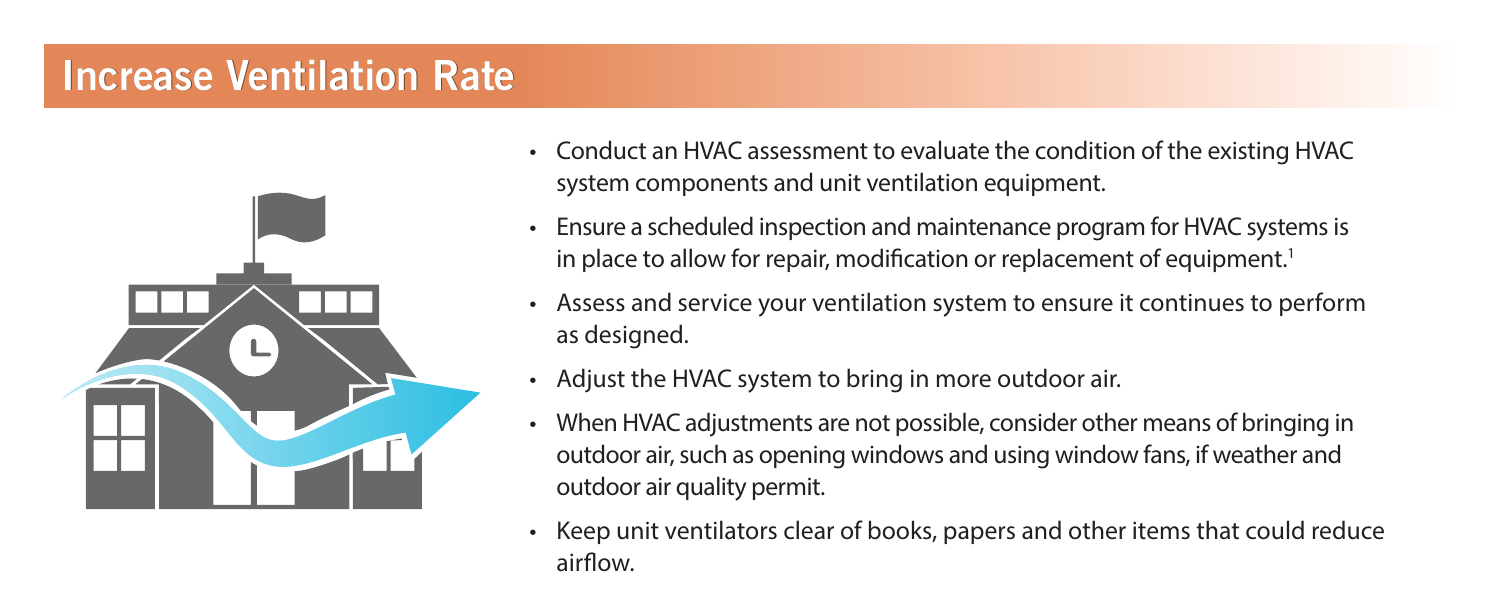#### Increase HVAC Filter Efficiency



- Increase filter efficiency in existing HVAC systems by using filters with the highest Minimum Efficiency Reporting Value (MERV) rating possible (per equipment specifications). If possible, increase the level of the air filter to MERV 13 or higher.
- Make sure the filters are sized, installed and replaced according to the manufacturer's instructions.